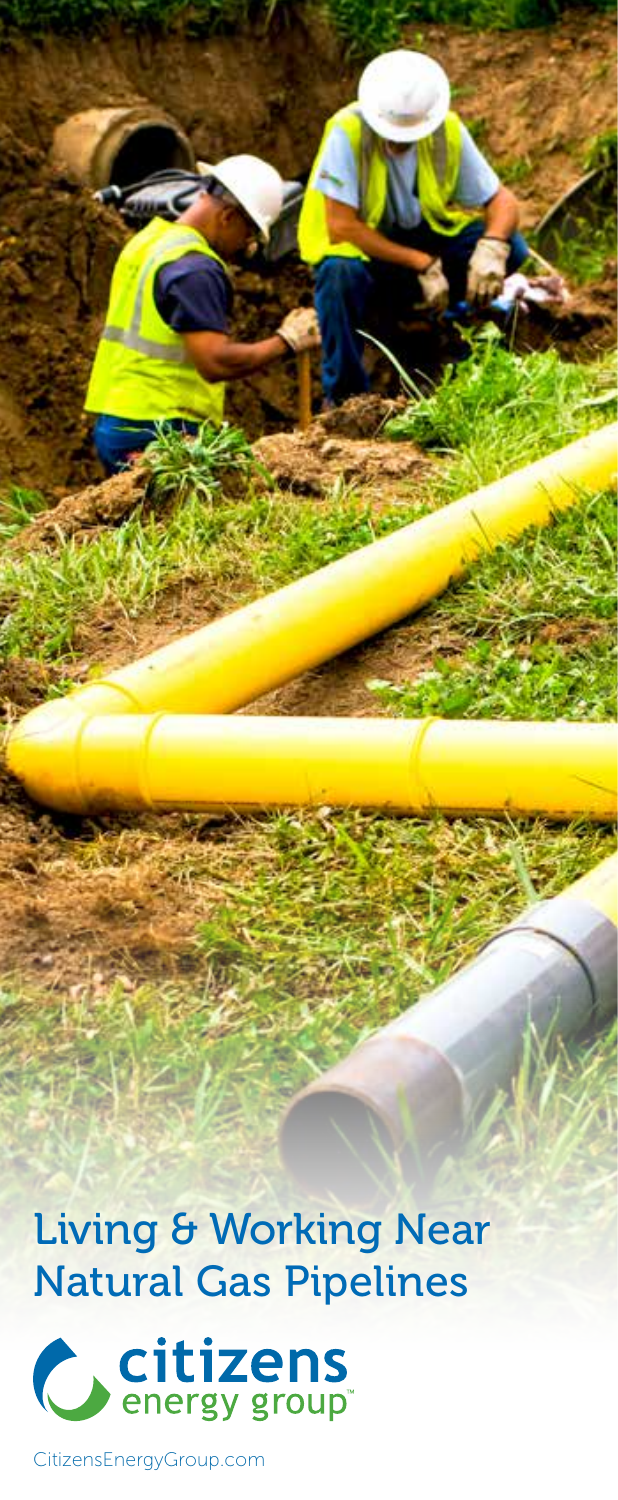# Dear Neighbor -



You are among thousands of people who live or work near a natural gas pipeline right-of-way. Citizens Energy Group is committed to operating safely and being good corporate citizens in the communities in which we have facilities. We have

prepared this information so you will know how to identify and respond to a leak or emergency.

Please read this publication carefully and use the emergency numbers to notify us 24 hours a day, 365 days a year, if you observe any abnormal activity at or near any of our facilities or in the unlikely event of an emergency.

### What are the signs of a natural gas pipeline leak?

- Blowing or hissing sound/dust blowing from a hole in the ground
- Continuous bubbling in a wet or flooded area
- Gaseous or hydrocarbon odor, an odor similar to rotten eggs
- A spot of dead or discolored vegetation in an otherwise green area
- Abnormally dry or hard soil
- Flames, if leak is ignited

### What should I do if I suspect a pipeline leak?

- DO stop working and evacuate the area by foot and try to prevent unsuspecting people from entering.
- DO avoid any open flames or other ignition sources. Turn off and leave equipment and vehicles. Your personal safety should be your first concern.
- DO notify Citizens Energy Group immediately at (317) 924-3311 so that the leak can be verified and corrective measures taken. If the pipeline company is not known, call 911 or your local fire, police or sheriff department and advise them of the location and nature of the situation.
- DO NOT attempt to extinguish a natural gas fire. Request firemen to observe and protect adjacent property.
- DO NOT attempt to operate any pipeline valves. You may inadvertently make the situation worse.
- **DO NOT** drive into a leak or vapor cloud when leaving the area.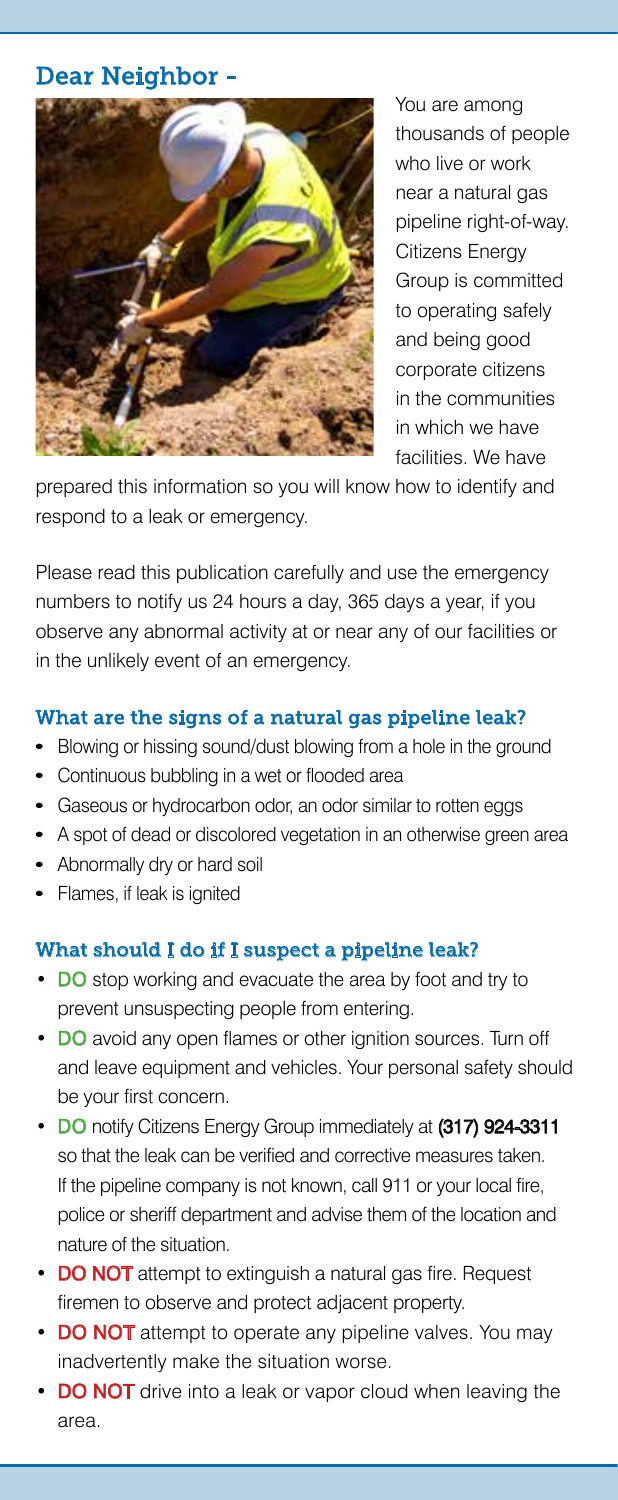# How do I identify a pipeline?



#### Pipeline marker

This marker is the most common type used to show the approximate location of a natural gas pipeline and to provide contact information.



#### Casing vent marker

This marker is used where a pipeline, protected by a steel outer casing, passes beneath a roadway, rail line, or similar crossing.



Aerial patrol marker Patrol planes can pinpoint locations along the pipeline using skyward facing aerial markers like these.

### How do I know where a pipeline is located?

- Markers show a pipeline's approximate location, not its exact location.
- Signs on the marker indicate commodity transported (natural gas), the name of the pipeline company and a telephone number where company representatives can always be reached.
- Markers do not indicate how deep the pipeline is buried or if there are multiple pipelines.
- Pipelines do not necessarily follow straight lines between markers.
- For more information on pipeline locations, see the National Pipeline Mapping System at www.NPMS.gov.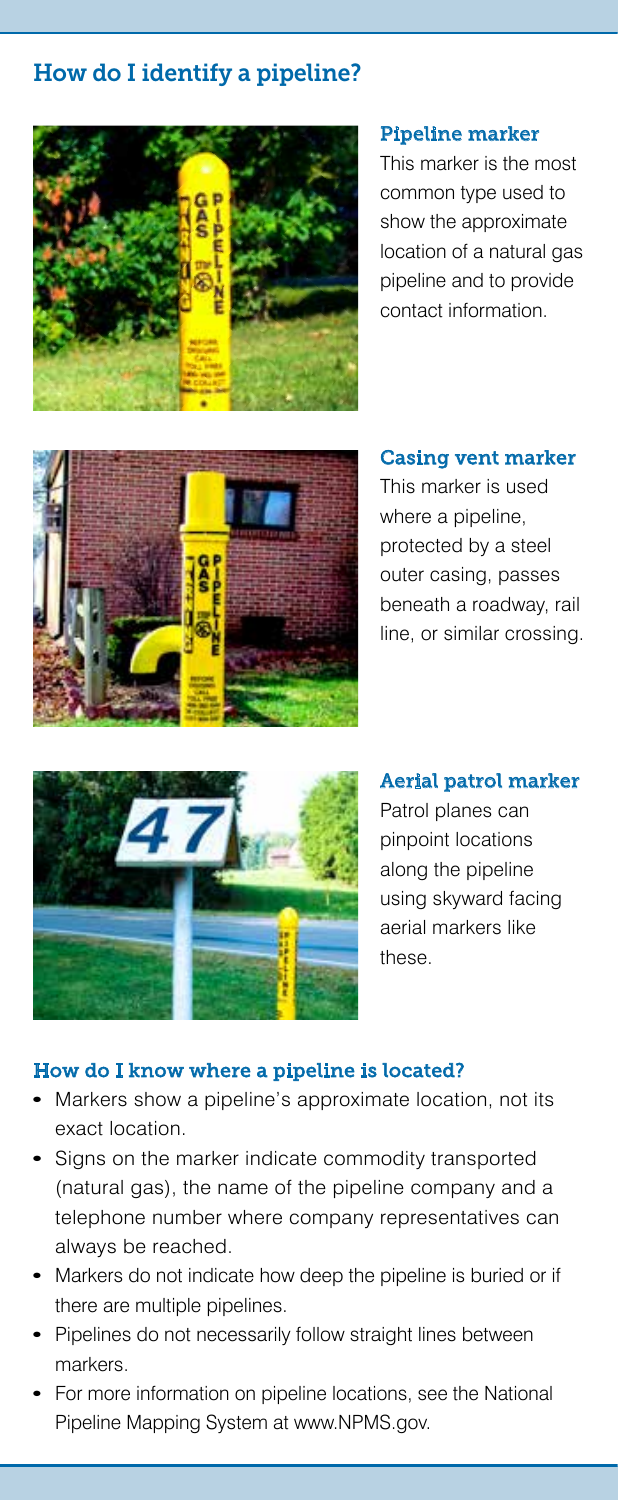Right-of-way maintenance



To ensure the pipeline right of way is properly maintained, do not plant trees or high shrubs or build any structures on the right of way. Do not dig on the right of way unless you have first notified the state one call center (IUPPS).State law requires you to call the one call center at least two full working days (excluding national holidays and weekends) before digging on or near the right of way. That way, pipeline company representatives can come to the site, clearly mark pipeline facilities and coordinate excavation and construction activities to ensure continued, safe operation.

## What if I need to dig?



# Damage to pipelines occur most often when third parties unknowingly dig, ditch, blast or drill in the area of a pipeline. The likelihood of damage can be greatly reduced if you call Indiana 811 at 811 or 1-800-382-5544 two working days before performing excavation or construction activities.

### Pipeline safety record

Safety is the number one priority of America's natural gas industry. The pipeline infrastructure, which includes 1.4 million miles of natural gas pipeline is the nation's safest energy delivery system, according to U.S. government statistics.

Citizens Energy Group has implemented an Integrity Management program. This is a process of assessing and mitigating pipeline risks to reduce both the likelihood and consequence of incidents. To obtain a summary of our Integrity Management program or for additional information, visit our website at citizensenergygroup.com or heartlandgas. com. Citizens Energy Group has facilities in Marion, Boone, Hamilton, Hendricks, Morgan, Johnson, Hancock, Owen and Greene Counties.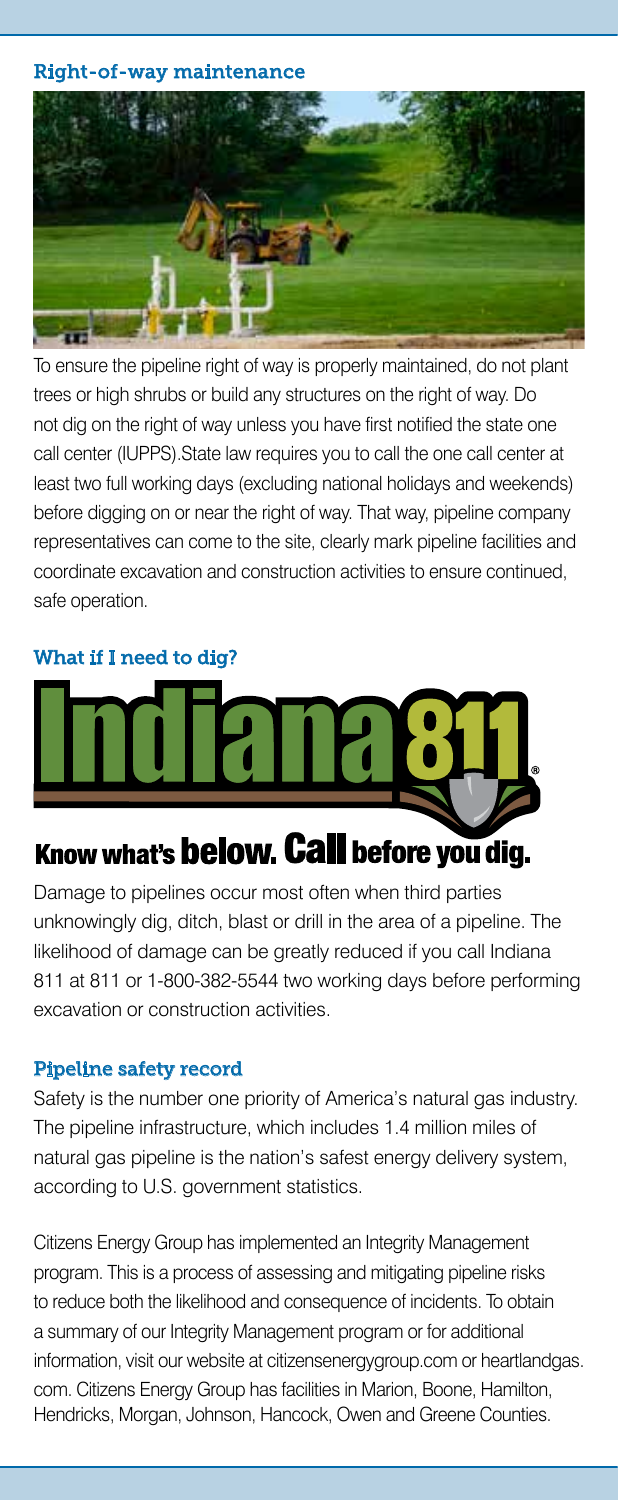Citizens Westfield has facilities in Boone and Hamilton Counties.

Heartland Gas Pipeline has facilities in Sullivan, Owen, Clay and Greene Counties.

Products Transported: Natural Gas DOT Guidebook ID # 1971 Guide # 115

### Citizens Energy Group



### Citizens Westfield



### Heartland Gas Pipeline

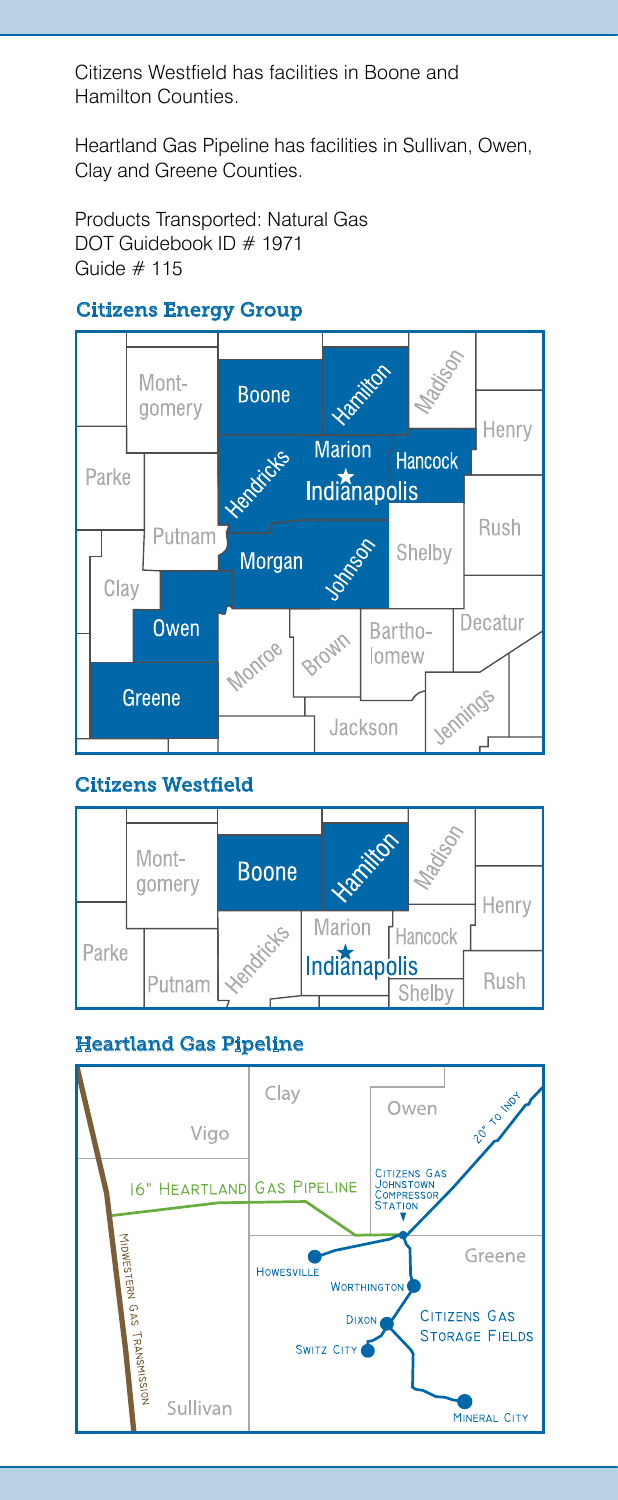#### Estimado vecino -



Usted está entre las miles de personas que viven o trabajan cerca de tuberías de gas natural. Citizens Energy Group está comprometido a operar las tuberías de manera segura y ser buenos ciudadanos corporativos en las comunidades en las que contamos con instalaciones. Hemos preparado esta información a fin de que sepa cómo identificar y responder a un escape de gas o a una emergencia.

Lea atentamente esta publicación y utilice los números de emergencias para notificarnos las 24 horas del día, 365 días al año, si observa cualquier actividad anormal en o cerca de cualquiera de nuestras instalaciones o en el improbable caso de una emergencia.

#### ¿Cuáles son los signos de un escape de gas en la tubería de gas natural?

- Sonido de soplado o silbido
- Polvo que sopla desde un agujero en el suelo
- Burbujas continuas en una zona húmeda o inundada
- Olor a gas o hidrocarbonos, un olor similar a huevos podridos
- Un lugar de vegetación muerta o descolorada en una zona que de otra manera es verde
- Suelo anormalmente seco o duro
- Llamas, si se enciende un escape de gas

#### ¿Qué debo hacer si sospecho que hay un escape de gas en la tubería?

- Pare de trabajar y evacue el área y trate de prevenir que personas entren.
- **Evite** cualquier llama o fuente de ignición. Apaque y retírese de equipos o vehículos. Su seguridad personal debe ser lo primero.
- Notifique a Citizens Energy Group inmediatamente al (317) 924-3311 para que el escape de gas pueda ser verificado y corregido. Si no conoce su compañía de gas, llame al 911 o a su departamento de bomberos, policía o sheriff y avise el lugar y la situación.
- NO trate de apagar el fuego del gas natural. Pídale a los bomberos que observen y protejan la propiedad cercana.
- NO trate de operar las válvulas de gas. Puede hacer la situación peor.
- NO conduzca por una zona de vapor o escape de gas cuando salga del área.

# ¿Cómo identifico una tubería?



#### Marcador de tuberías

Este marcador es el tipo más común utilizado para mostrar la ubicación aproximada de una tubería de gas natural y para proporcionar información de contacto.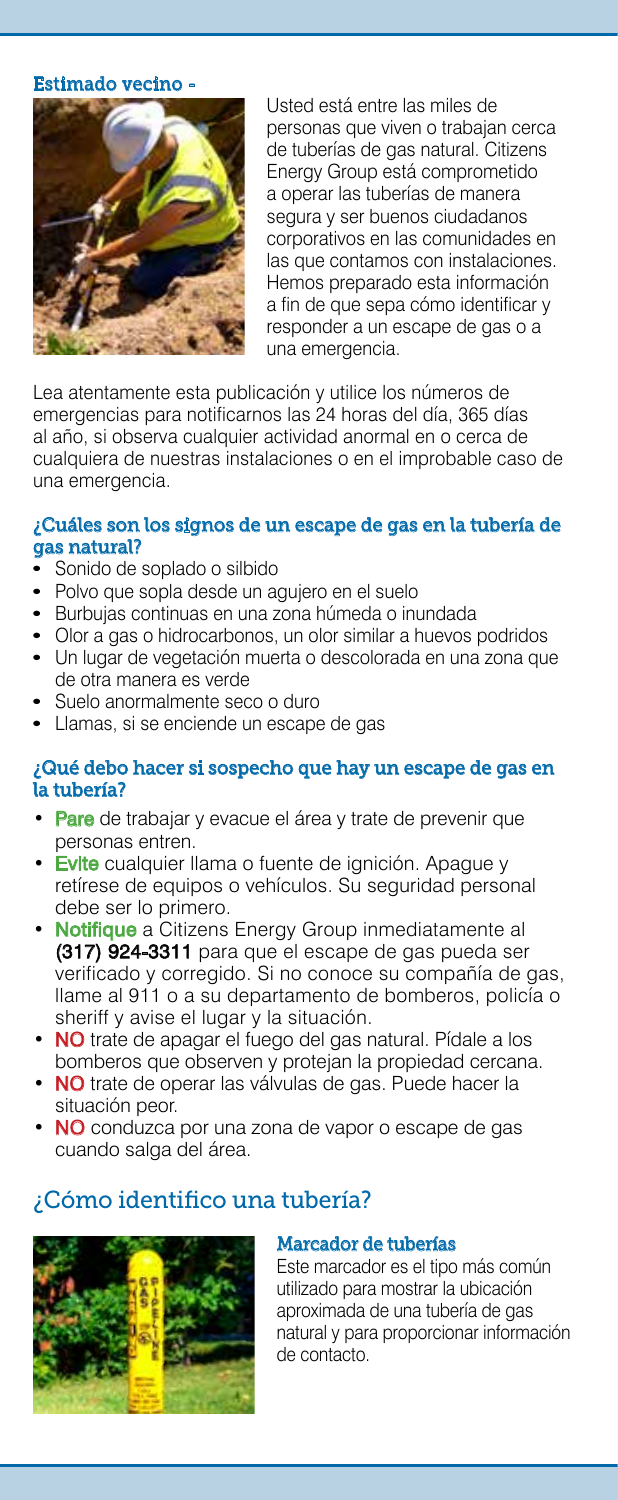

### Marcador de ventilación de carcasa

Este marcador se utiliza cuando una tubería, protegida por una carcasa exterior de acero, pasa por debajo de una carretera, línea de ferrocarril o cruce similar.



# Marcador de patrulla aérea

Los aviones de patrulla pueden indicar lugares a lo largo de la tubería utilizando marcadores aéreos como éstos que miran hacia el cielo.

## ¿Cómo saber dónde se encuentra una tubería?

- Los marcadores muestran la ubicación aproximada de la tubería, no su ubicación exacta.
- Las señales en el marcador indican el tipo de elemento transportado (gas natural), el nombre de la compañía de la tubería y un número de teléfono donde representantes de la empresa siempre pueden ser localizados.
- Los marcadores no indican la profundidad a la que está enterrada la tubería o si hay varias tuberías.
- Las tuberías no necesariamente siguen líneas rectas entre marcadores.
- Para obtener más información sobre ubicaciones de tuberías, consulte el Sistema Nacional de Mapeo de Tuberías www.NPMS.gov.

### Mantenimiento del derecho de paso



Para garantizar que el derecho de paso de la tubería de gas se mantiene correctamente, no plante árboles o arbustos altos ni construya ninguna estructura sobre el derecho de paso. No excave en el derecho de

paso a menos que primero haya notificado al centro de llamadas del estado (IUPPS). La ley estatal requiere que se llame el centro de llamadas al menos 48 horas antes de la excavación en o cerca del derecho de paso. De este modo, representantes de la empresa de la tubería de gas pueden llegar al sitio, marcar claramente las instalaciones de tubería y coordinar las actividades de excavación y construcción para garantizar la operación continua y segura.

### ¿Qué sucede si necesito cavar?



Los daños a las tuberías se producen con más frecuencia cuando terceros excavan, hacen zanjas, producen explosiones o taladran en el área de una tubería sin saberlo.

La probabilidad de daños puede reducirse considerablemente si se llama a Indiana 811 al 811 o 1-800-382-5544 dos días hábiles antes de realizar las actividades de excavación o construcción.